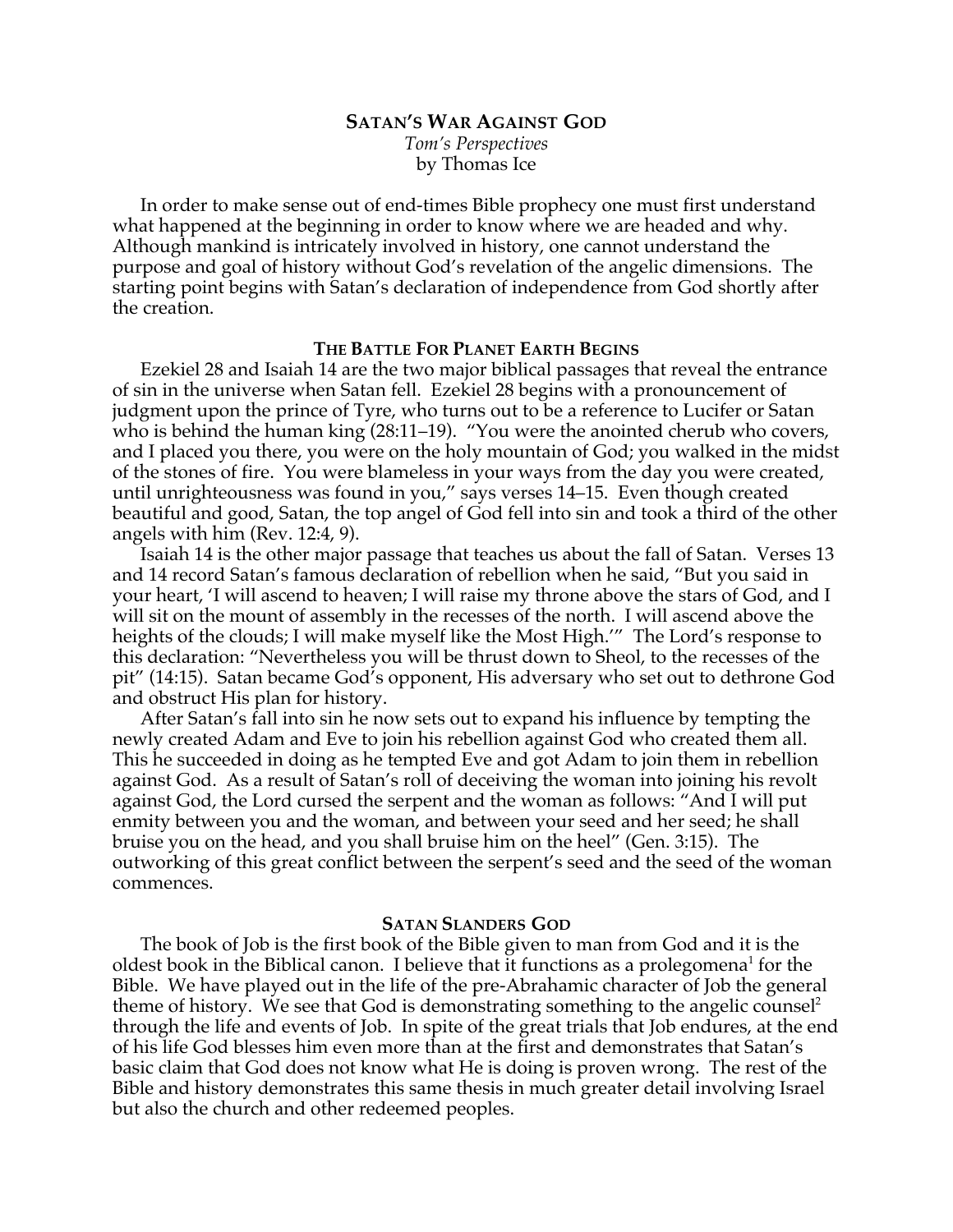At the beginning of the story, when the angels (fallen and unfallen) came to present themselves before the LORD, the LORD said to Satan, "From where do you come?" Satan answered and said, "From roaming about on the earth and walking around on it." (Job 1:7). As we follow the development of Satan's dialogue with the LORD we find that even though the evil one *can* attack human beings it does not mean that he *may*. Satan needs God's permission to bring chaos in the life of a human being.

We see that the Lord initiated the conversation with Satan by asking him if he had "considered My servant Job." Satan then asked permission from the Lord if he could harm Job. Surely Satan would not be asking permission on a matter like this if it were not necessary. Satan recognized that the Lord had put a hedge (fence) around Job and his house that prevented him from stalking Job without God's permission. After the Lord granted Satan permission, He limited the extent of suffering which he would be permitted to inflict (1:12; 2:6).

In the conversations between the Lord and Satan we see that the Devil charges God with not being a good God, Who doesn't know what He is doing, and One who can only gain loyalty from a person if He buys the off. We see that Satan's goal is to obstruct the plan of God from unfolding so that he will be able to demonstrate that God does not know how to run the universe, in fact, Satan believes that he could do a better job. Therefore, the struggle between the seed of the serpent and the seed of the woman has played out in history and will come to a culmination in the last days, during the seven-year tribulation.

#### **SATAN ATTACKS ISRAEL**

The conflict between the seed of the woman and the seed of the serpent is becomes focused upon Israel since the Messiah will come forth from God's elect nation. Therefore, if Satan can obstruct God's plan at any point and prevent it from unfolding in history, then he believes that he will have obstructed God's plan and will have proven his initial claim that the Lord does not deserve to be God, the Most High One.

Revelation 12 is an entire chapter that explains why Satan attacks Israel in the middle of the tribulation and attempts to wipe her out. It is because the Devil knows that he only has a short while to finally obstruct God's plan and now his only hope is to prevent the second coming of Christ. How can he do that? He believes he can accomplish that by destroying the Jews, since the second coming will occur when Israel is converted to Jesus as their Messiah and then calls upon Him to come and rescue them at Armageddon or else Israel will be wiped out. Thus, Revelation 12 provides insight into this age long conflict that has been going on from the beginning of history, throughout history and will be an important issue at the climax of history.

Revelation 12 tells us that a third of the angels fell and followed Satan in his original revolt. We learn this when we realize that the stars in this passage are symbolic of angels (compare Rev. 9:1; 12:7, 9). "This is a war in heaven that resulted in the casting of Satan and his angels to earth before the birth of the woman's child, so it belongs to the past. A second war in 12:7–9 is Satan's final attempt to storm heaven, bringing about the child's overthrow after his birth."<sup>3</sup>

The second half of the verse is a clear reference to Satan (the dragon) who stood before the woman (Israel) in anticipation of the birth of Jesus the Messiah, who is the child that the woman gave birth to in the past. Satan did not know the exact moment of the birth of Messiah and so he waited expectantly for the seed of woman to come forth. His attempt to devour the woman's child is seen in the New Testament as Satan inspires King Herod to develop a plot to find and kill Jesus (Matt. 2). Because the historical